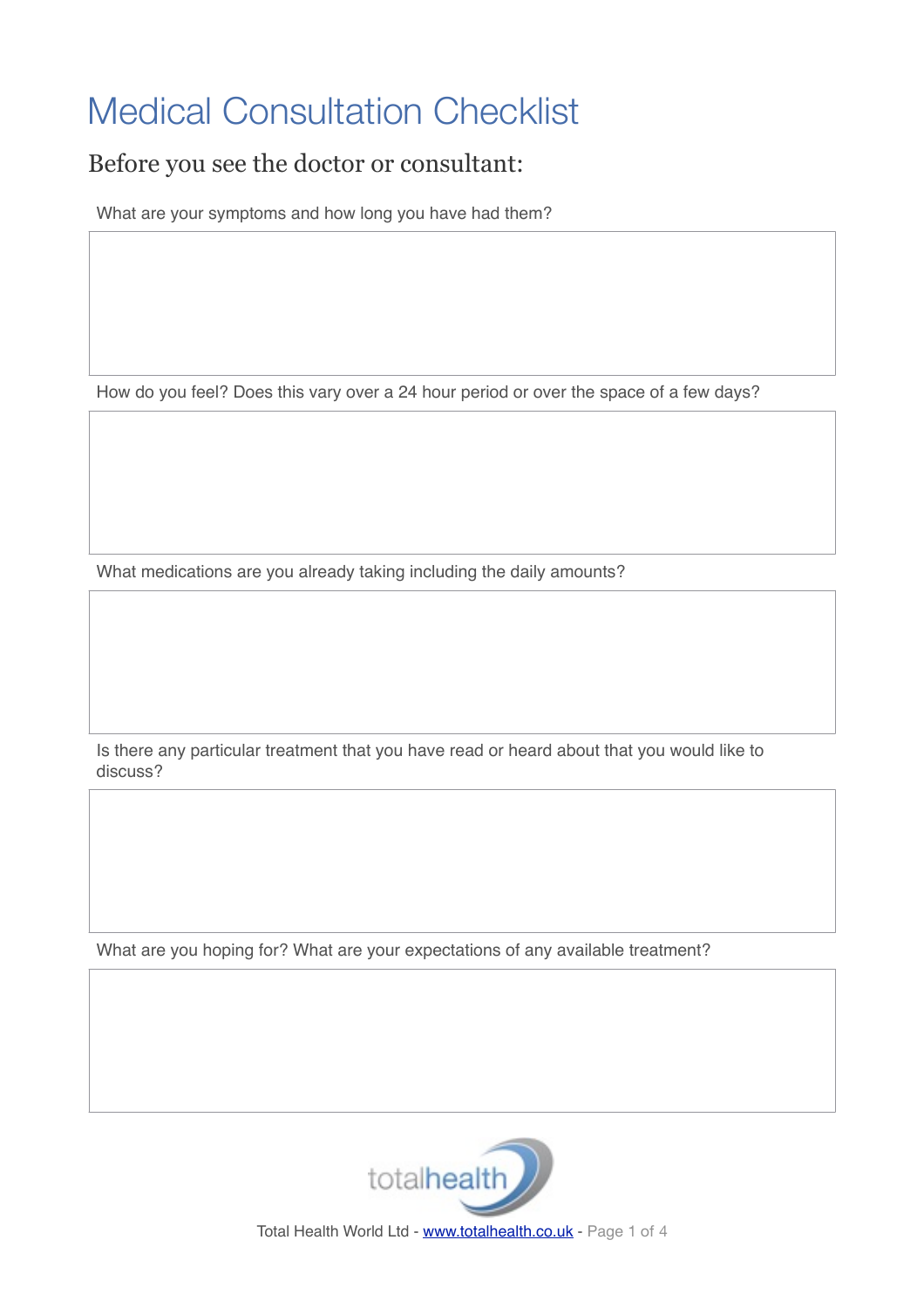## Questions to ask during the consultation:

What do you think is wrong with me? Can you be specific? What do you think is the diagnosis?

Are test(s) required? When will they be done? Do you have access to all the latest diagnostic facilities?

Why are tests necessary and what will they show or not show?

How and when do I get the results and what are the implications?

Treatment options – have we explored all potential options?

What treatments might be appropriate for me and why?



Total Health World Ltd - [www.totalhealth.co.uk](http://www.totalhealth.co.uk) - Page 2 of 4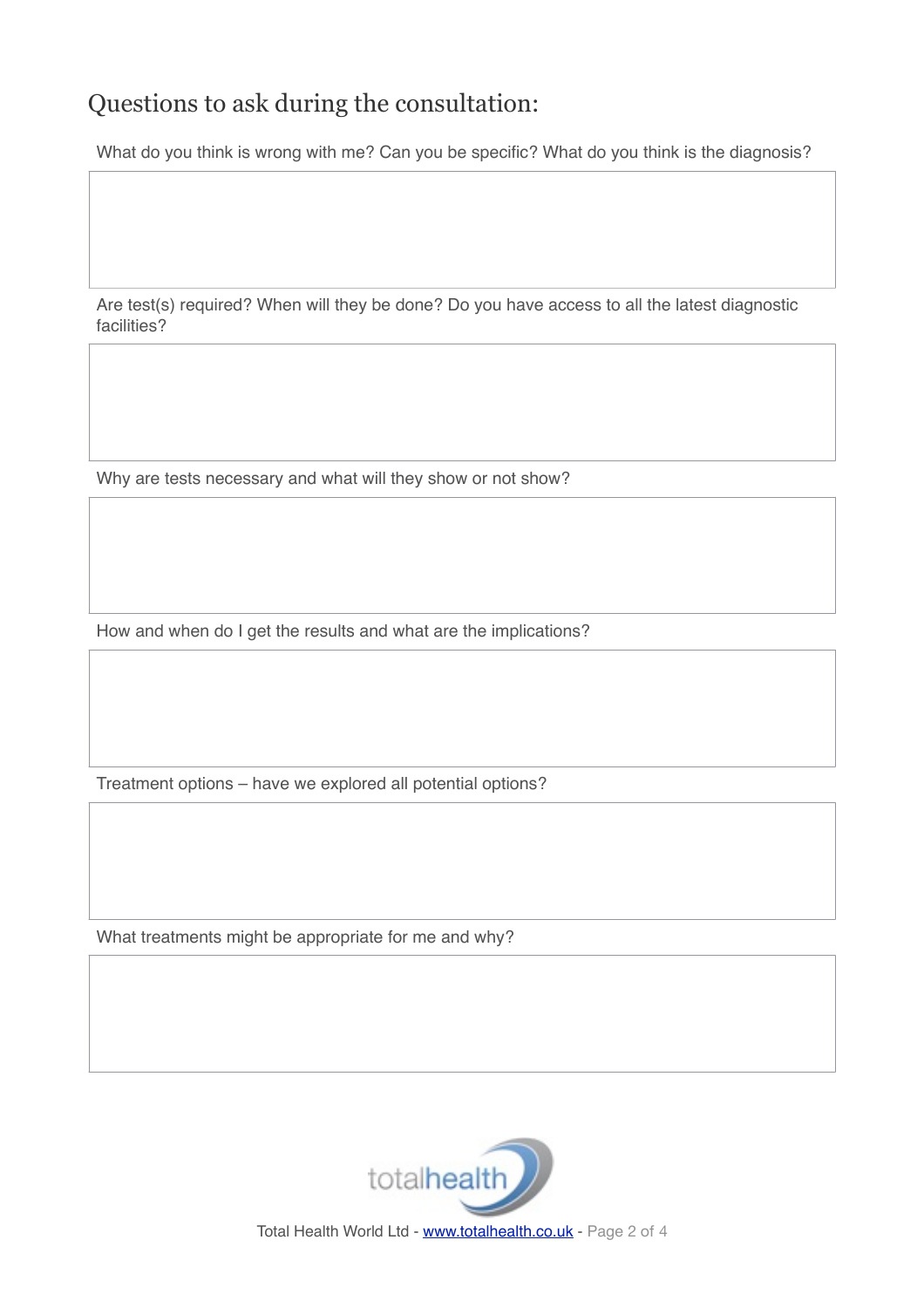Can I avoid surgery?

Can I compare the relative risks and benefits of the options?

Do I need a referral or a second opinion?

Who specialises in the preferred treatment options / who are the relevant experts?

What track record can the specialist demonstrate and what is the success rate and postoperative infection rate?

What's the next step?



Total Health World Ltd - [www.totalhealth.co.uk](http://www.totalhealth.co.uk) - Page 3 of 4